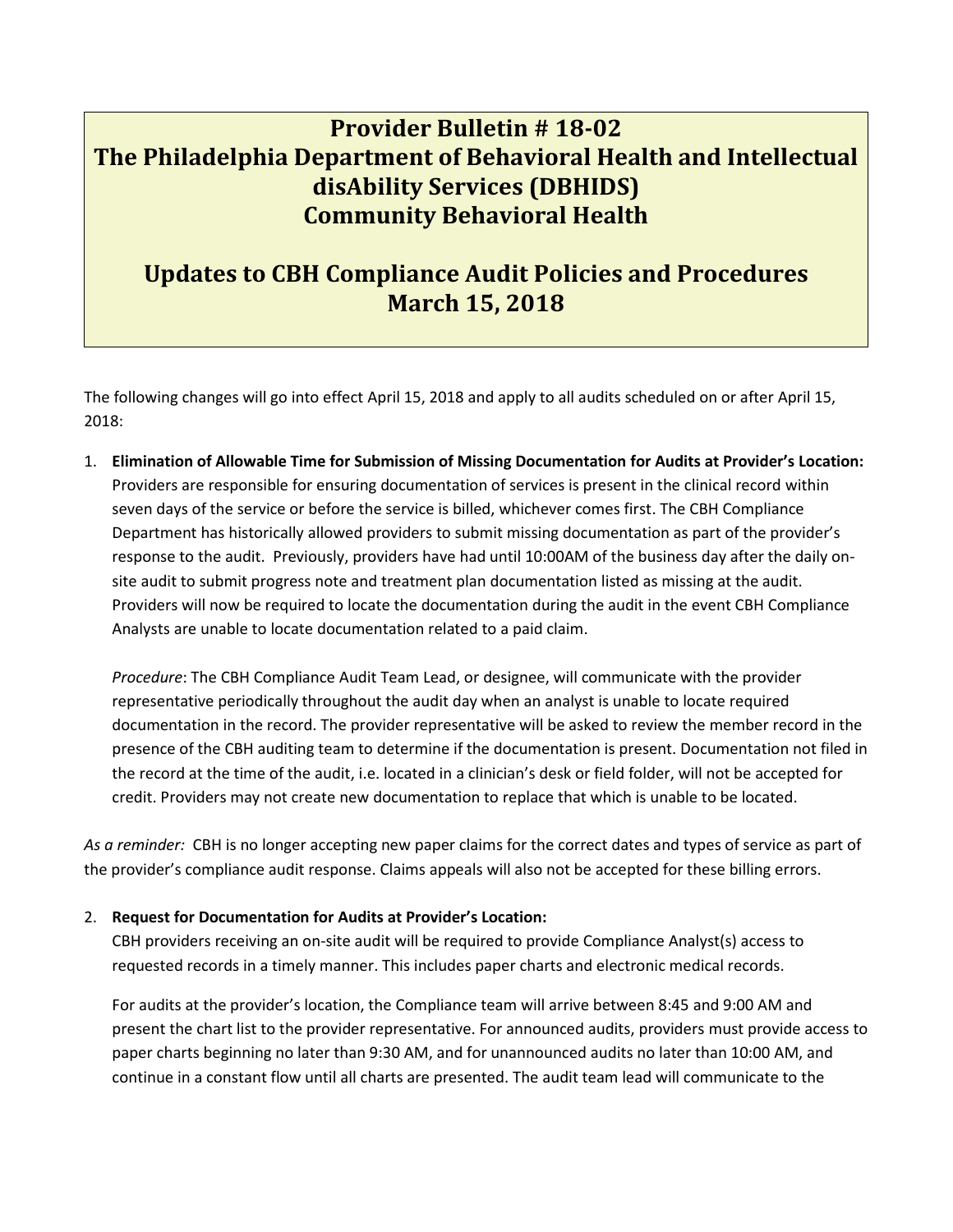provider the time the last charts are required to be presented; this time will vary based on the number of charts requested.

For providers with electronic health records, access to all charts in announced audits must be available by 9:30 AM and by 10:00 AM for unannounced audits. For announced audits, if the provider requires the chart list the day prior to the audit (i.e., to allow the provider's IT department to create auditor accounts), charts are to be made available upon Analysts' arrival at 9:00 AM.

For providers with multiple programs requiring multi-day visits, lists will be presented each morning for each program to be audited that day. The same timeframes described above are followed.

Providers are reminded that with the initiation of extrapolation and use of random claims selection for probe audits, Compliance Department audits may include more charts than providers are accustomed. The CBH Compliance Department acknowledges the number of charts requested and time required to review the record varies for each audit. In the event Analysts are unable to complete the review of charts during the audit day, they will return to the provider location the following day. In this case, all charts must be made available upon Analysts' arrival at 9:00 AM on the second and subsequent days.

CBH reserves the right to apply more strict deadlines for chart availability when allegations have been made related to fraudulent note creation.

In the event a provider fails to provide sufficient charts in a timely manner, the Analyst(s) consider the audit cancelled by the provider and will leave the on-site audit and return to the CBH office. The CBH Compliance Department will then notify the CBH Compliance Committee, which will determine whether all payments for the unseen records will be recouped, or the audit rescheduled, and if so, if it will be announced or unannounced.

### 3. **Request for Documentation for Desk Audits Conducted at CBH:**

Certain Compliance audits may be conducted as desk audits at CBH's office. The written request for records may come through the CBH Compliance or Quality Departments and will detail specific documents to submit including but not limited to: admission/ discharge summaries, psychiatric evaluations, physician orders, treatment plan(s), individual progress notes, group therapy notes, and lab/consultation reports. All treatment plans that cover services for the identified time period are to be submitted to CBH. When required for the level of care, copies of encounter forms are to be submitted with the chart. Please note that neither CBH nor the Medical Assistance Program will reimburse the provider for this cost. Failure to submit requested documentation will result in related claims being placed in variance and subject to repayment.

Unless otherwise specified, the provider may choose to submit records in electronic or paper form. Electronic records may be submitted via encrypted email, CD-ROM, or thumb drive. Copies of paper records may be delivered to CBH reception, mailed, or faxed. Please do not submit original paper records.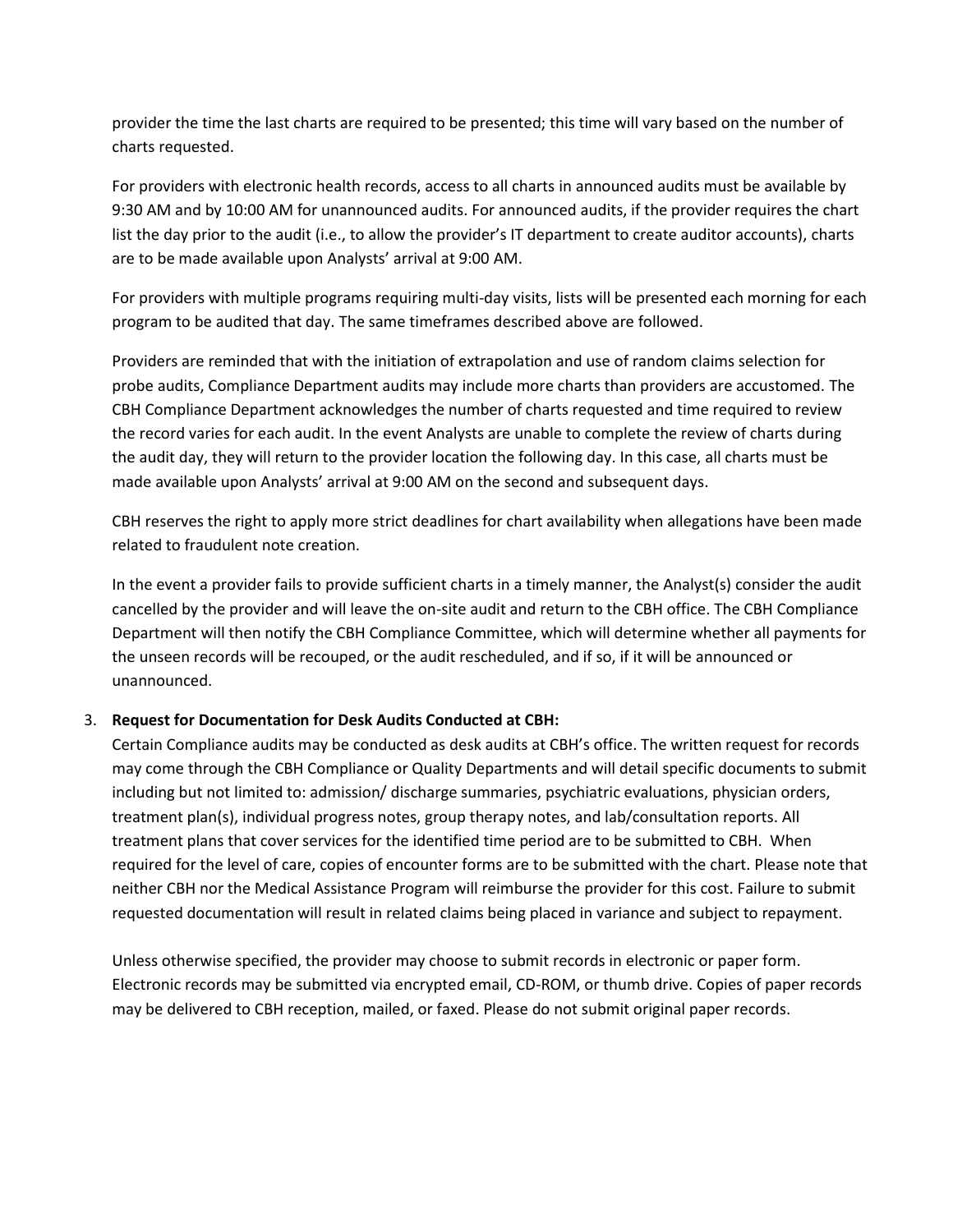## *Regarding confidentiality:*

*For mental health services:* Refer to the PA Mental Health Procedures Act (5100.32) concerning nonconsensual release of information (See: PA code, Title 55 Public Welfare, ch. 5100. 32, MH Procedures, nonconsensual release of information).

*For substance use services:* All member identifying information will be maintained in accordance with the security requirements provided by 42 C.F.R., Subpart D, Subsection 2.53 Audit and Evaluation Activities.

All member identifying information copied and removed will be destroyed upon completion of the audit and evaluation. Information disclosed may be disclosed only back to the program from which it was obtained and may be used only to carry out the purpose of the audit and evaluation.

## 4. **Unannounced Audits:**

Conducting unannounced visits to review and assess potential fraud, waste, and abuse is a widely accepted practice for Special Investigation/Compliance Units across the country. In general, the notice provided will be determined, at least in part, by the type of audit being conducted; a summary is detailed below. CBH reserves the right to amend these guidelines based on the precipitating circumstances of the review.

| <b>Type of Audit</b>               | <b>Typical Notice</b> |
|------------------------------------|-----------------------|
| Educational                        | One week minimum      |
| Probe                              | 24-48 hours           |
| Targeted (including extrapolation) | No notice             |

Unannounced audits, particularly those requiring large numbers of charts, can put significant strain on medical records departments. We encourage provider agencies to have a plan and mechanism in place for the retrieval of significant numbers of charts with no prior notice. It is vital that charts are complete and easily accessible in the event any oversight entity arrives for an unannounced audit.

Each CBH provider must have written policies and procedures for the maintenance of clinical records so that those records are documented accurately and in a timely manner, are readily accessible, and permit prompt and systematic retrieval of information. These policies and procedures must also address the prompt retrieval of records that may be housed off-site.

## 5. **Educational Audits:**

CBH providers may request an educational audit for the agency, program(s), or specific level(s) of care. CBH Compliance or other departments may recommend educational audits for new providers or programs to mitigate documentation challenges.

Educational audits provide valuable insight into the comprehensiveness and sufficiency of clinical documentation as it relates to supporting the service provided. In educational audits, most observed errors will be reported as "non-variance." Non-variance concerns are those noted by the CBH Compliance Department as concerning that could have financial impacts as part of future audits, but carry no financial impact for the current audit. Variance concerns are those concerns that carry an immediate financial impact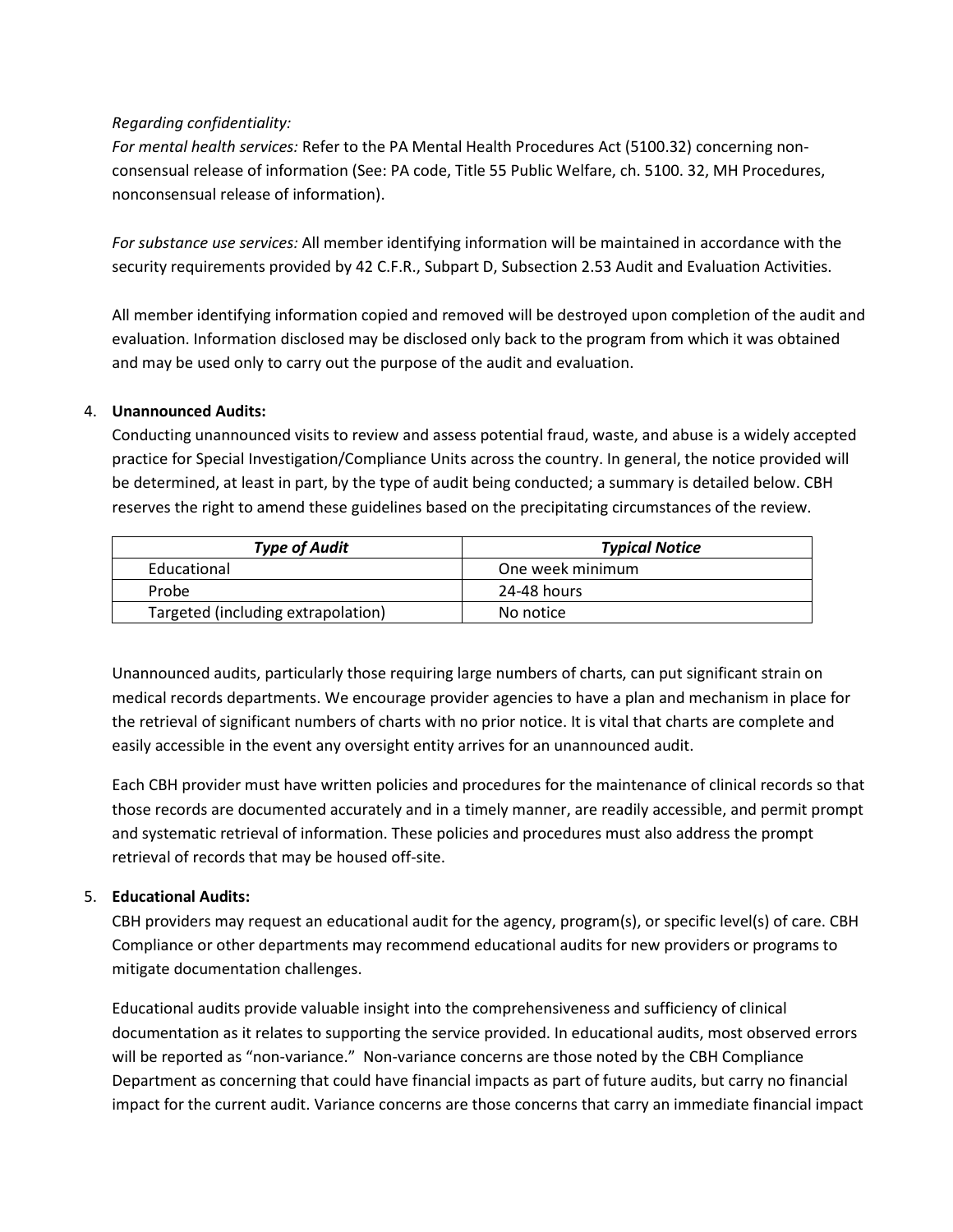to the provider. The following error types will always be considered "in variance" and the financial impact calculated accordingly:

- Missing documentation
- Services provided by unqualified staff
- Services not rendered

In addition, when the auditor observes indication of potential fraud, the auditor will note the errors as variance and calculate the financial impact accordingly.

A probe or targeted audit may be scheduled when an educational audit identifies significant non-variance and/or variance concerns. Probe or targeted audits resulting from an educational audit will typically be scheduled only after sufficient time has passed for the agency to implement corrective actions to ensure documentation meets CBH minimum standards.

### 6. **Repayment Plan Policy:**

When the resultant financial impact from a compliance audit or provider self audit poses a financial hardship, providers may request a repayment plan to disperse the reimbursement over a pre-determined time period. The standard repayment plan is 20% of the provider's weekly pay from CBH until the overpayment is reimbursed in full. Upon approval, payment plans will be contained within one calendar year when possible. Providers requesting such an arrangement must make the request in writing to the CBH Compliance Operations Specialist no later than ten calendar days from the date of the Audit Resolution Letter. CBH will then determine whether to approve the request based upon review of the provider's recent claims activity. If the provider does not request a payment plan within that time period, CBH will proceed to recoup the full amount.

### 7. **Audit Codes:**

Audit Codes are used by analysts to categorize error types during clinical chart audits. The audit codes have been updated to better align the CBH error types/categories with those utilized by the Pennsylvania Department of Human Services (PA DHS), and to include additional billing errors such as group size exceeding allowable limits and post-death billing. The updates have allowed for groupings of similar error types, decreasing the number of codes from 25 to 18. Updated codes went into effect March 1, 2018 and are posted on the [CBH Compliance page of the DBHIDS website.](https://dbhids.org/providers-seeking-information/community-behavioral-health/cbh-compliance/)

### 8. **Document Scanning During On-Site Audits:**

To ensure integrity of documentation and deter alterations following a Compliance review of clinical records or personnel files, the CBH analyst(s) may scan potentially problematic documentation during a field audit. CBH analysts will be equipped with portable scanners programmed to save documentation to HIPAA compliant, encrypted laptop computers. Documents will be transferred to CBH's secure network and deleted from the laptop upon analyst's return to the office.

When reviewing medical records in an electronic health records system, analysts may capture screen shots for future review. Potentially problematic documentation may include, but is not limited to: re-use of